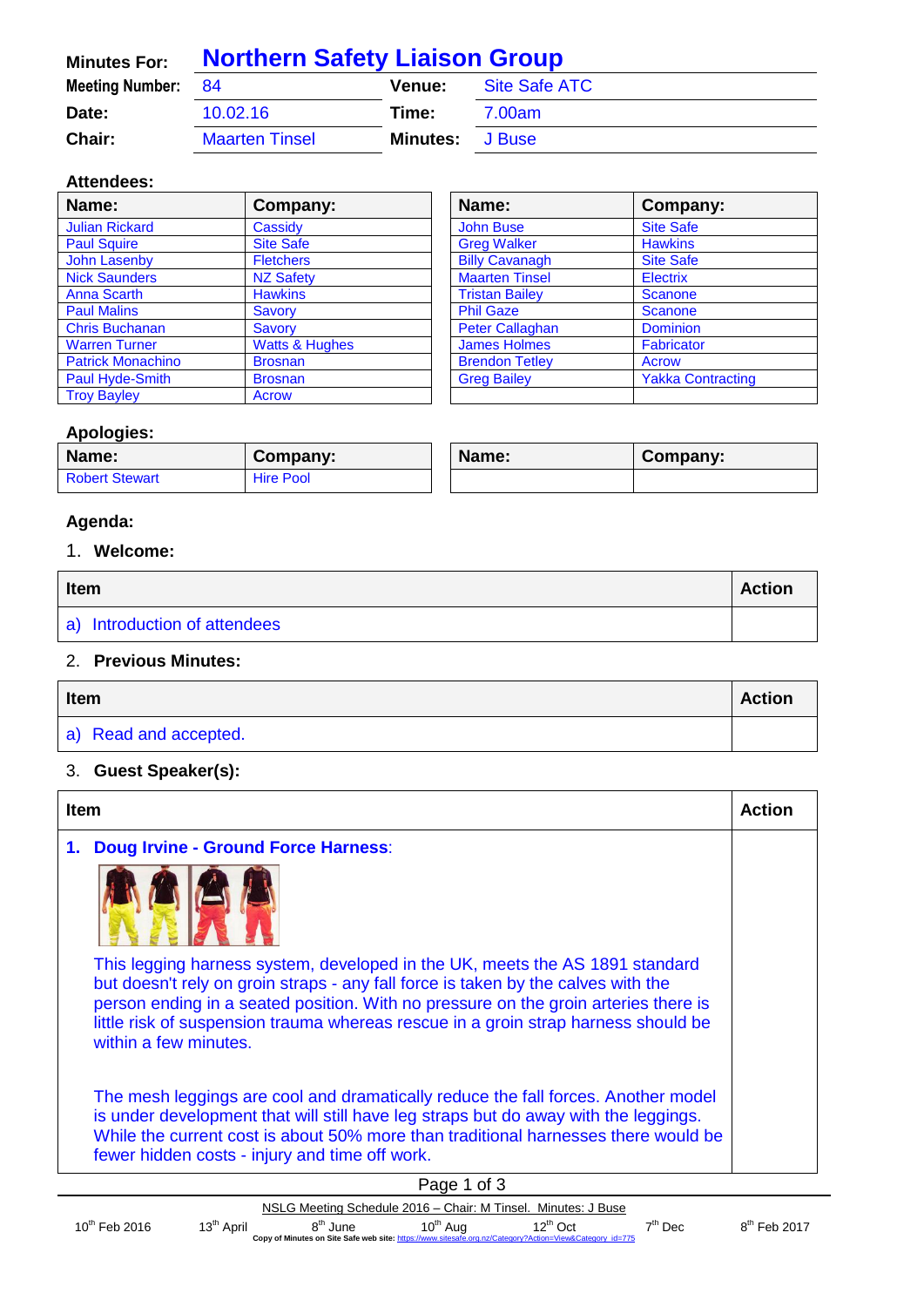

4. **Matter arising from previous meeting:**

| <b>Item</b> |                                                                                                                                          | <b>Action</b> |
|-------------|------------------------------------------------------------------------------------------------------------------------------------------|---------------|
|             | • John L reminded the group there was still an outstanding query re powers of an<br>inspector, investigation/prosecution and good faith. |               |

#### 5. **General Business:**

| <b>Item</b> |                                                                                                                                                                                                                                                                                                                                                                                                                                                                                                                                           | <b>Action</b> |
|-------------|-------------------------------------------------------------------------------------------------------------------------------------------------------------------------------------------------------------------------------------------------------------------------------------------------------------------------------------------------------------------------------------------------------------------------------------------------------------------------------------------------------------------------------------------|---------------|
|             | John B - Site Safe have produced 'A Practical Guide for<br>Small Business Owners' on the new H&S at Work Act<br>which is a free download from the Site Safe web site.<br>http://www.sitesafe.org.nz/Category?Action=View&Category_id<br>$= 1076$<br>John B - The review process of the SSSP has resulted<br>in a final cut that will be produced end of March. All<br>contributions were evaluated by the committee who<br>categorised suggestions by each form/document using<br>coloured notes before deciding on the preferred option. |               |
|             |                                                                                                                                                                                                                                                                                                                                                                                                                                                                                                                                           |               |

 $8<sup>th</sup>$  Feb 2017